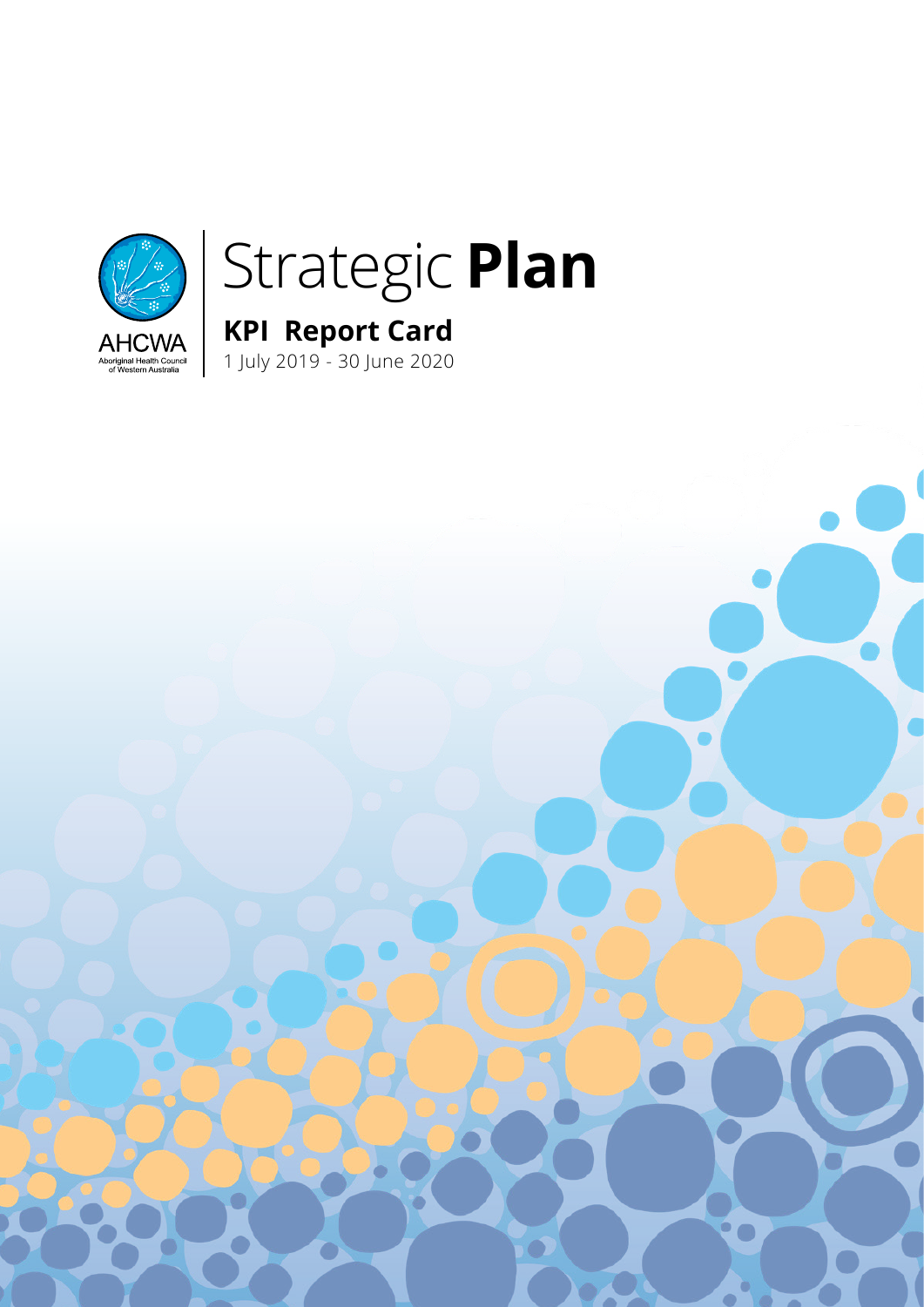

Definition: Endorsement by Member Services of proposed definition developed in 2019

Collaboration: 10% of Member Services give approval for AHCWA to have limited access to KPI data

Promote & advocate:

- Forum: WA Climate Health Inquiry Hearing, WA Mental Health Conference.
- Submissions: Social and Emotional Wellbeing Service Model Report; WA Climate Health Inquiry Submission

CQI Activities: NAHS and Bega Clinical Audits 2019; DYHSAC RHD register; BRAMS Clinical Practice Audit 2020

Leadership in funding: Pre-budget Submission; WA Climate

**COVID 19:** VACCHO were invited to attend the 2020 CEO network meeting to facilitate an in-service session, however was cancelled due to the border closures.

**FUTURE DIRECTIONS:** Discussion to be held with Member Services regarding changing pictorial representation of the Model of Care to enhance how it encompasses the determinants of health.

**Goal 2** Lead and influence the development of Aboriginal health policy, in collaboration with Member ACCHS.

80% **Facilitate:**

#### **Opportunity to Facilitate the Discussion: Health Policy Submissions**

Inclusive of Pre-budget submission, WA Climate Health Inquiry, Suicide Prevention Action Plan, WA Cancer Plan, Climate Change in WA Issues Paper, Voluntary Assisted Dying Legislation, AIHW Data Asset, Managing Housing Health Risks in WA, WA Women's Health and Wellbeing Policy.

## **Champion and represent:**



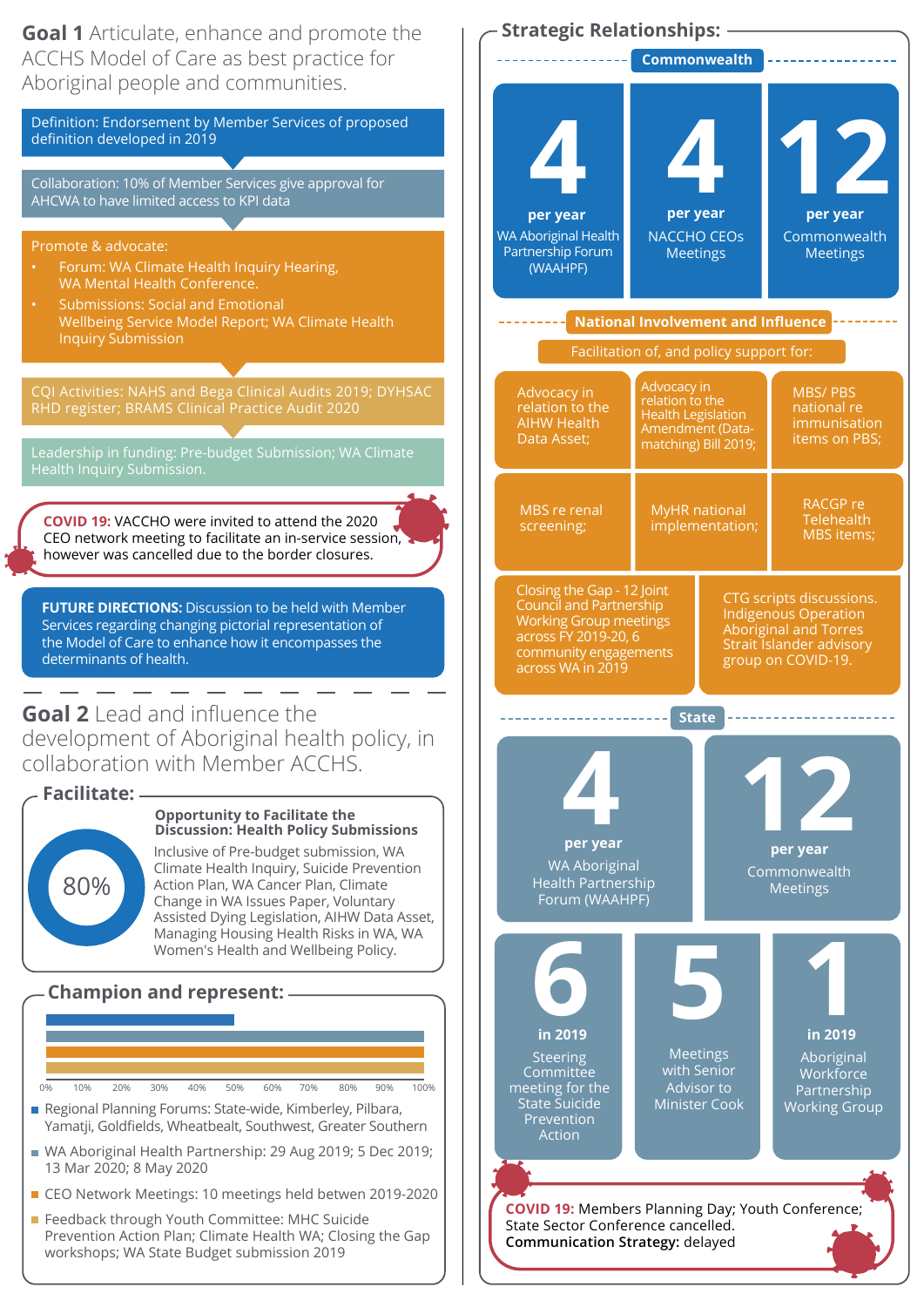**Goal 3** Support and strengthen our Sector, through Continuous Quality Improvement.

**Goal 4** Empower and support our Members and their communities to actively participate in a sustainable model for improved Aboriginal health.